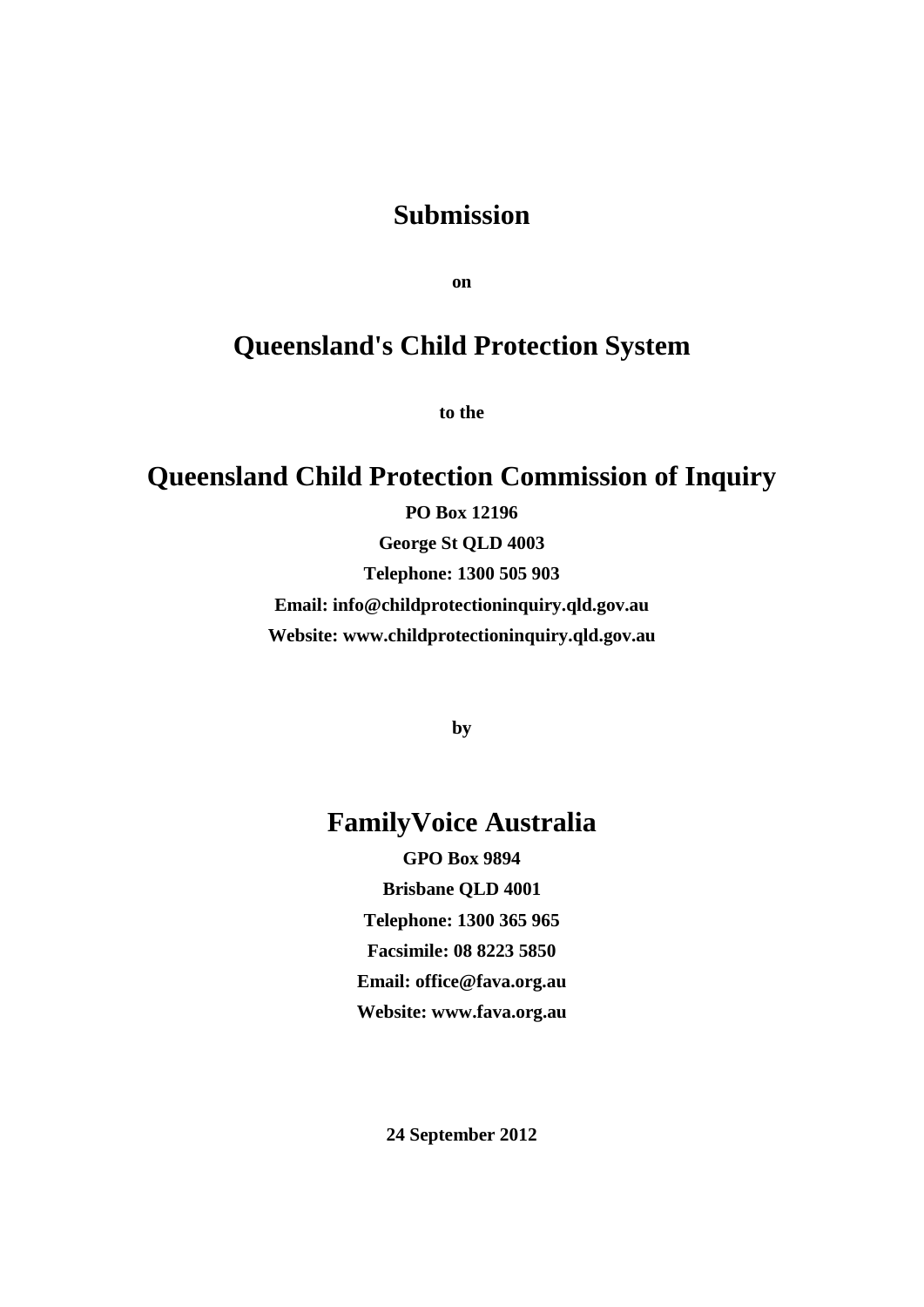### **TABLE OF CONTENTS**

| 2. |     |                                                                                    |  |  |  |
|----|-----|------------------------------------------------------------------------------------|--|--|--|
|    | 2.1 |                                                                                    |  |  |  |
|    | 2.2 | Marriage as a protective factor for children in stepfamilies and intact families 2 |  |  |  |
|    | 2.3 |                                                                                    |  |  |  |
|    | 2.4 |                                                                                    |  |  |  |
| 3. |     |                                                                                    |  |  |  |
|    |     |                                                                                    |  |  |  |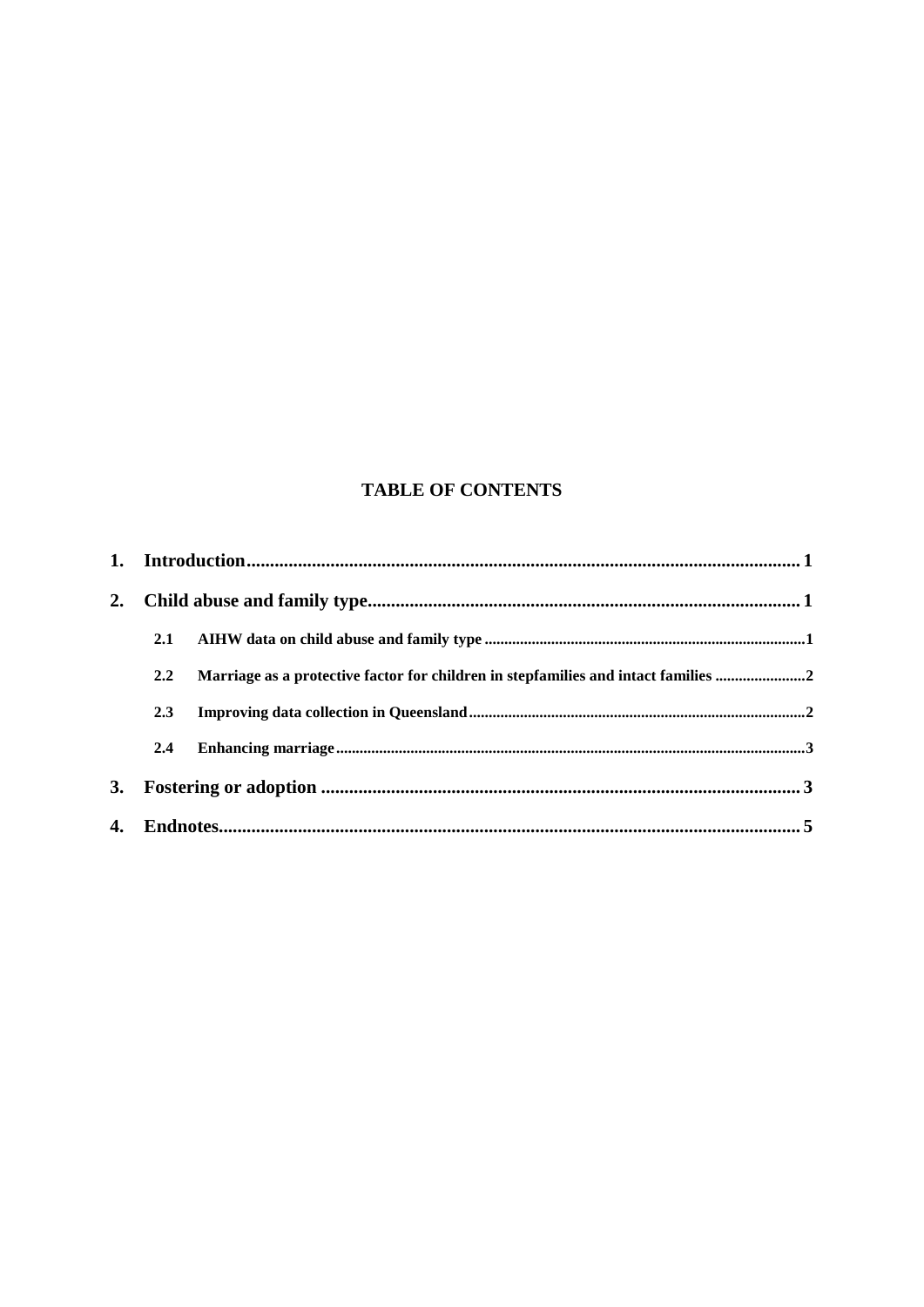# <span id="page-2-0"></span>**1. Introduction**

On 28 June 2012 the Governor of Queensland by an Order in Council, *Commissions of Inquiry Order (No. 1) 2012*, appointed the Honourable Timothy Francis Carmody SC, from 1 July 2012, to make full and careful inquiry in an open and independent manner of Queensland's child protection system.

The Commissioner has called for submissions addressing the terms of reference of the inquiry, to be received by 28 September 2012. The Commissioner is due to report to the Premier by 30 April 2013.

His recommendations are to address, among other matters, "any reforms to ensure that Queensland's child protection system achieves the best possible outcomes to protect children and support families".

This submission addresses two issues relating to child protection.

Firstly, it considers the available data on child abuse and family type and makes recommendations for better data collection.

Secondly, it presents evidence that adoption is a preferable approach to foster care for many children in need of protection.

## <span id="page-2-2"></span><span id="page-2-1"></span>**2. Child abuse and family type**

#### **2.1 AIHW data on child abuse and family type**

In 2007 the Australian Institute for Health and Welfare noted that:

*Compared with the distribution of family types in the Australian population, a relatively high proportion of substantiations involved children living in lone mother families and in two-parent step or blended families, whereas a relatively low proportion of substantiations involved children living in two-parent intact families.* 

*For example, in South Australia, 38% of substantiations involved children from lone mother families, 4% involved children living in lone father families, 21% involved children from twoparent step or blended families, and 33% involved children from two-parent intact families (Table 2.12). In comparison, in 2003, 20% of all South Australian children lived in lone mother families, 7% lived in lone father families, 8% lived in two-parent step or blended families and 69% lived in two-parent intact families.[1](#page-6-1)*

The latest available national statistics on substantiated cases of child abuse (including sexual, physical or emotional abuse, as well as neglect), continue to confirm that family type is a relevant variable for the risk of abuse to which children are subjected. $2$ 

The relative risk of child abuse based on family type can be calculated by comparing the ratios of percentage of substantiations to the percentage of children living in each family type derived from the most recent Australian Bureau of Statistics survey of family characteristics.<sup>[3](#page-6-3)</sup> The final line of data in the table below shows the relative risk of being the subject of a substantiated case of child abuse for children in each family type compared to the risk of child abuse for a child living in a two-parent intact home.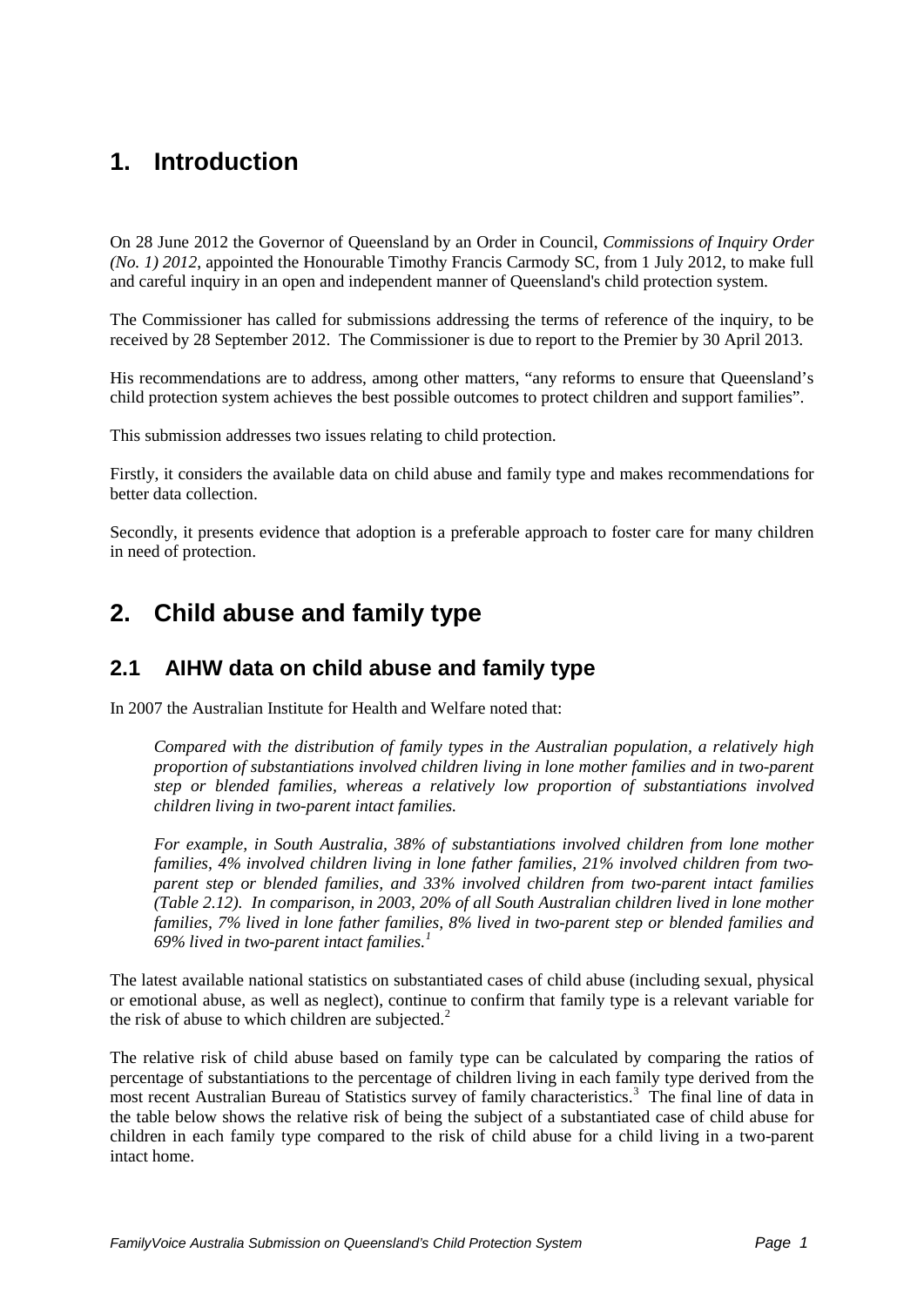| <b>Family type</b>                                                       | <b>Two-parent</b><br>intact | <b>Two-parent</b><br>step/blended | Lone father | Lone mother |
|--------------------------------------------------------------------------|-----------------------------|-----------------------------------|-------------|-------------|
| % of children who live in<br>family type                                 | 73                          | 8                                 | 2           | 15          |
| % of substantiations of<br>child abuse for this family<br>type           | 32.4                        | 14.9                              | 4.5         | 33.7        |
| %substantiations /<br>%children                                          | 0.44                        | 1.86                              | 2.25        | 2.25        |
| Relative risk compared to<br>in<br>children<br>two-parent<br>intact home |                             | 4.23                              | 5.11        | 5.11        |

Based on these figures a child is at significantly greater risk of abuse in any family type other than an intact two parent family – over 4 times greater risk in a two-parent step or blended family and over 5 times greater risk in a single parent family. The two-parent intact family is clearly the safest family type for a child.

#### <span id="page-3-0"></span>**2.2 Marriage as a protective factor for children in stepfamilies and intact families**

Research on fatal injuries indicates that:

*Step children under 5 years of age were found to be at significantly increased risk of unintentional fatal injury of any type, and of drowning in particular. Children from singleparented families were generally not found to be at significantly increased risk of intentional or unintentional fatal injury, while children who lived with neither of their biological parents were at greatest risk overall for fatal injury of any type*. [4](#page-6-4)

However, it should be noted that "*the use of the term step-father has become problematic, as, whilst it used to refer to men who were married to women with children by other men, it is now used to describe any man in the household, whether married to the mother or not*."[5](#page-6-5)

Married step-fathers are less likely to abuse than unmarried cohabiting men because "for *non-natal* fathers marriage appears to be associated with a greater commitment to the father role."[6](#page-6-6)

Whelan reports that, in Britain, children whose biological parents are cohabiting are 20 times more likely to suffer serious abuse, and 27 times more likely to suffer fatal abuse, than children whose biological parents are married to one another.<sup>[7](#page-6-7)</sup>

### <span id="page-3-1"></span>**2.3 Improving data collection in Queensland**

Queensland currently reports data based on the family type where the child was living at the time of the investigation rather than when the abuse occurred.<sup>[8](#page-6-8)</sup> Queensland should report family type at the time the abuse occurred as this is the relevant information for analysis as a basis for policy formation.

It would also be useful if the statistics on family types were broken down to more carefully distinguish distinct family types.

In particular, the "two-parent intact families" type should be separated into "married two-parent intact families" and "cohabiting two-parent intact families". Likewise, the "two-parent step/blended families" type should be separated into "married two-parent step/blended families" and "cohabiting two-parent step/blended families."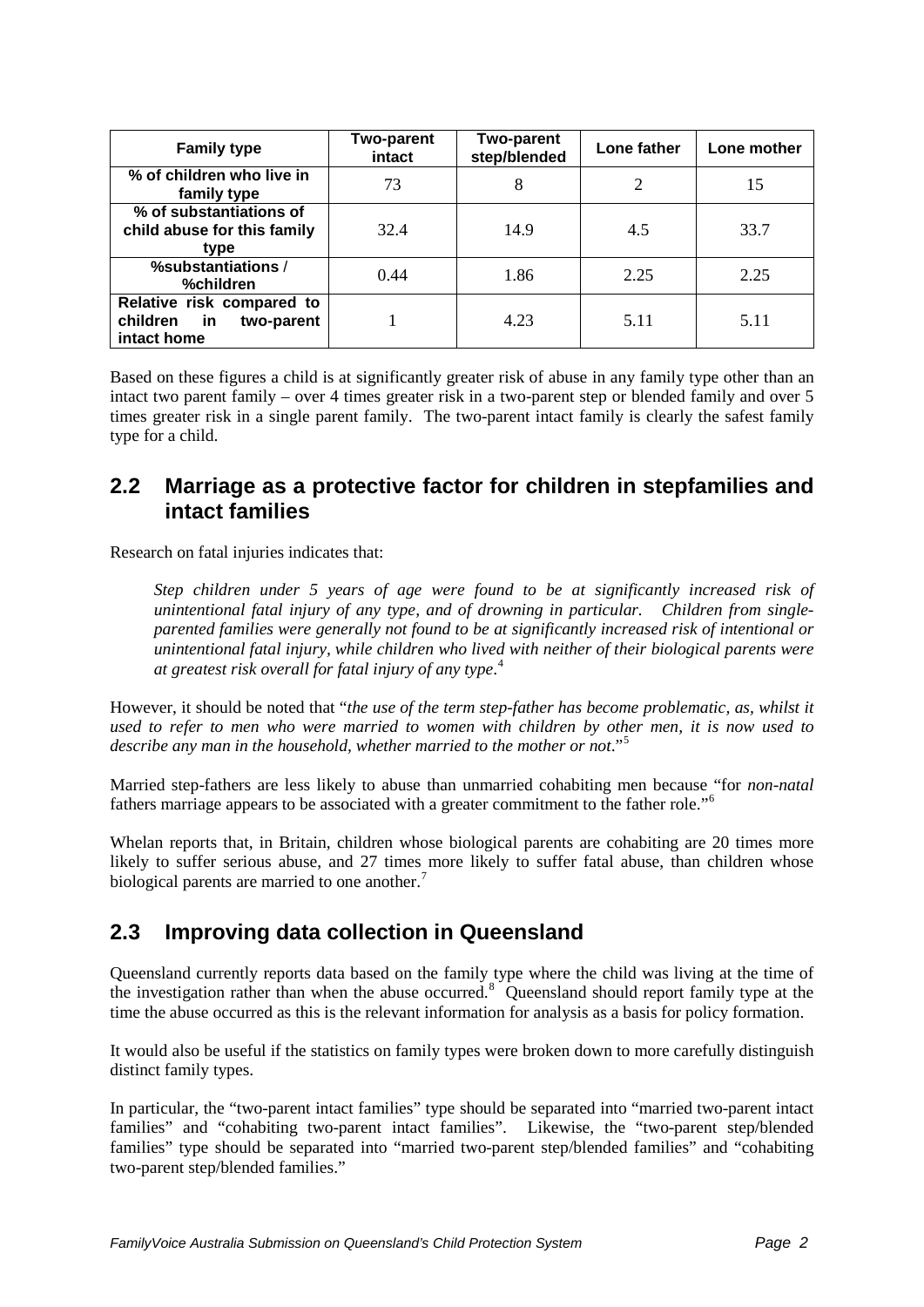It would also be helpful to have readily accessible data on the relationship between family type and kind of abuse (physical, sexual, emotional and neglect). It seems likely that the percentage of each of these kinds of abuse will vary by family type.

#### *Recommendation 1:*

*Queensland should collect and report data on child abuse by family type:*

- *as at the time the abuse was committed;*
- *broken down so as to distinguish married and cohabiting two parent families (both intact and step/blended); and*
- *further broken down by the major types of abuse (physical, sexual, emotional and neglect).*

### <span id="page-4-0"></span>**2.4 Enhancing marriage**

Marriage should be promoted broadly in the community, including through the education system, as a protective factor for children. Cohabiting intact and step/blended families should consider marriage as a positive step. A reversal of the drift away from marriage is likely to effect a significant reduction in the rate of child abuse.

#### *Recommendation 2:*

*Marriage should be promoted as having positive social benefits including providing the most protective environment for children.*

## <span id="page-4-1"></span>**3. Fostering or adoption**

Foster care will always have a role to play in providing emergency or temporary care for children whose parents are unable to care for them. However, foster care, especially when it involves a series of placements with different foster carers over a period of years is an inadequate response to the fundamental need of a child for security and love.

The decline of adoption as a response to children needing parental care has not been in the best interest of these children.

In Queensland in 2010-11 there were just 8 local adoption orders made, that is the adoption of a child born in Australia by adoptive parents with no prior relationship with the child. Seven of these were interim 12 month orders under the new provisions of the *Adoption Act 2009.* Additionally there were 4 step parent adoptions.<sup>[9](#page-6-9)</sup>

By contrast there were 4,528 Queensland children living in home-based care with an unrelated foster  $c \arctan \frac{10}{10}$  $c \arctan \frac{10}{10}$  $c \arctan \frac{10}{10}$ 

In 2010-11 some 1,628 children exited out-of-home care. As the table below shows permanency is not common. Of those children in our-of-home care for 5 years or more 53% were in 4 or more different placements with 10.7% having been in 10 or more different placements. And 21.6% of children who were in out of home care for between 1 and 2 years were in 4 or more placements.<sup>[11](#page-6-11)</sup>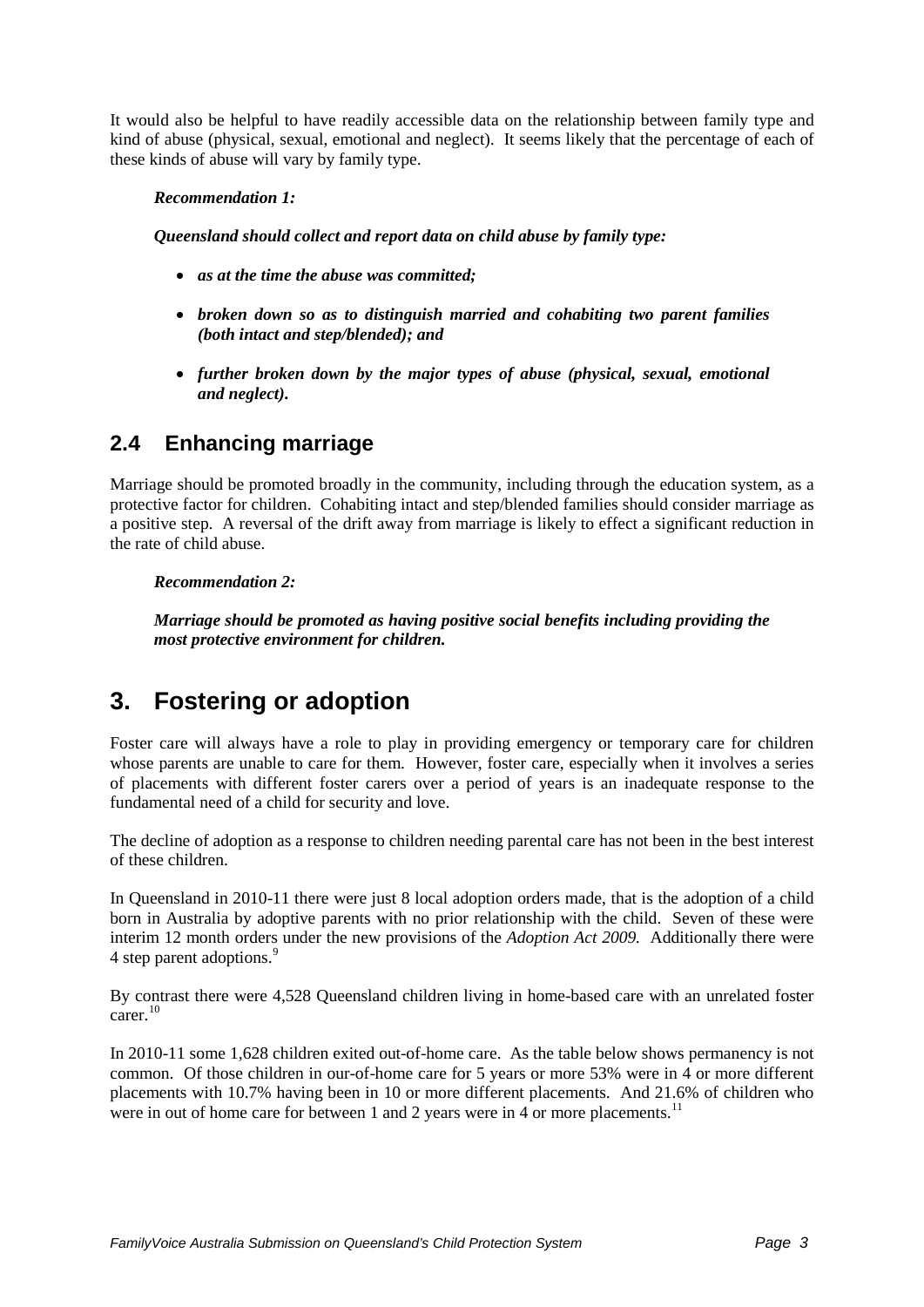| Length of time       | $2010 - 11$ |          |            |            |       |  |
|----------------------|-------------|----------|------------|------------|-------|--|
| in out-of-home       |             |          |            |            |       |  |
| care                 | $1$ to $3$  | $4$ to 6 | $7$ to $9$ | 10 or more | Total |  |
| 1 to $<$ 6 months    | 475         | 6        | 0          | 0          | 481   |  |
| $6$ to $<$ 12 months | 151         | 20       | 0          | 0          | 171   |  |
| 1 to $<$ 2 years     | 258         | 68       | 2          |            | 329   |  |
| 2 to $<$ 5 years     | 253         | 127      | 32         | 10         | 422   |  |
| 5 years or more      | 106         | 60       | 35         | 24         | 225   |  |
| <b>Total</b>         | 1,243       | 281      | 69         | 35         | 1,628 |  |

In 1997 the United States Congress passed the Adoption and Safe Families Act of 1997. This Act requires that "in the case of a child who has been in foster care under the responsibility of the State for 15 of the most recent 22 months … the State shall file a petition to terminate the parental rights of the child's parents … and concurrently, to identify, recruit, process, and approve a qualified family for an adoption  $\ldots$  unless the child is being cared for by a relative".<sup>[12](#page-6-12)</sup>

The United Kingdom has also moved towards ensuring permanent placements for children in care, including adoption.

Current statutory guidance in UK for local authorities specifies:

*A local authority will need to consider a child's needs for permanence when that child is about to be relinquished for adoption or who is looked after, either because the child is being voluntarily accommodated, is the subject of an interim care order under the Children Act 1989 (the 1989 Act), or care proceedings have been initiated. An appropriate permanence plan should be identified no later than at the second statutory review – the four-month review.[13](#page-6-13)*

In a 2002 study John Triseolitis compared the experiences of children who were adopted versus those placed in long term foster care. He found that "The main defining difference found between these two forms of substitute parenting appears to be the higher levels of emotional security, sense of belonging and general well-being expressed by those growing up as adopted compared with those fostered long  $term.$ <sup>[14](#page-6-14)</sup>

A literature review by Patrick Fagan found that "Adoption is life-alteringly beneficial for children. Adoption in the first 12 months of the child's life produces the best outcomes, but all children will benefit, regardless of their age at placement."<sup>[15](#page-6-15)</sup>

#### *Recommendation 3:*

*Adoption needs to be given more prominence as an appropriate solution for the long-term care for children who cannot be cared for by their biological parents.*